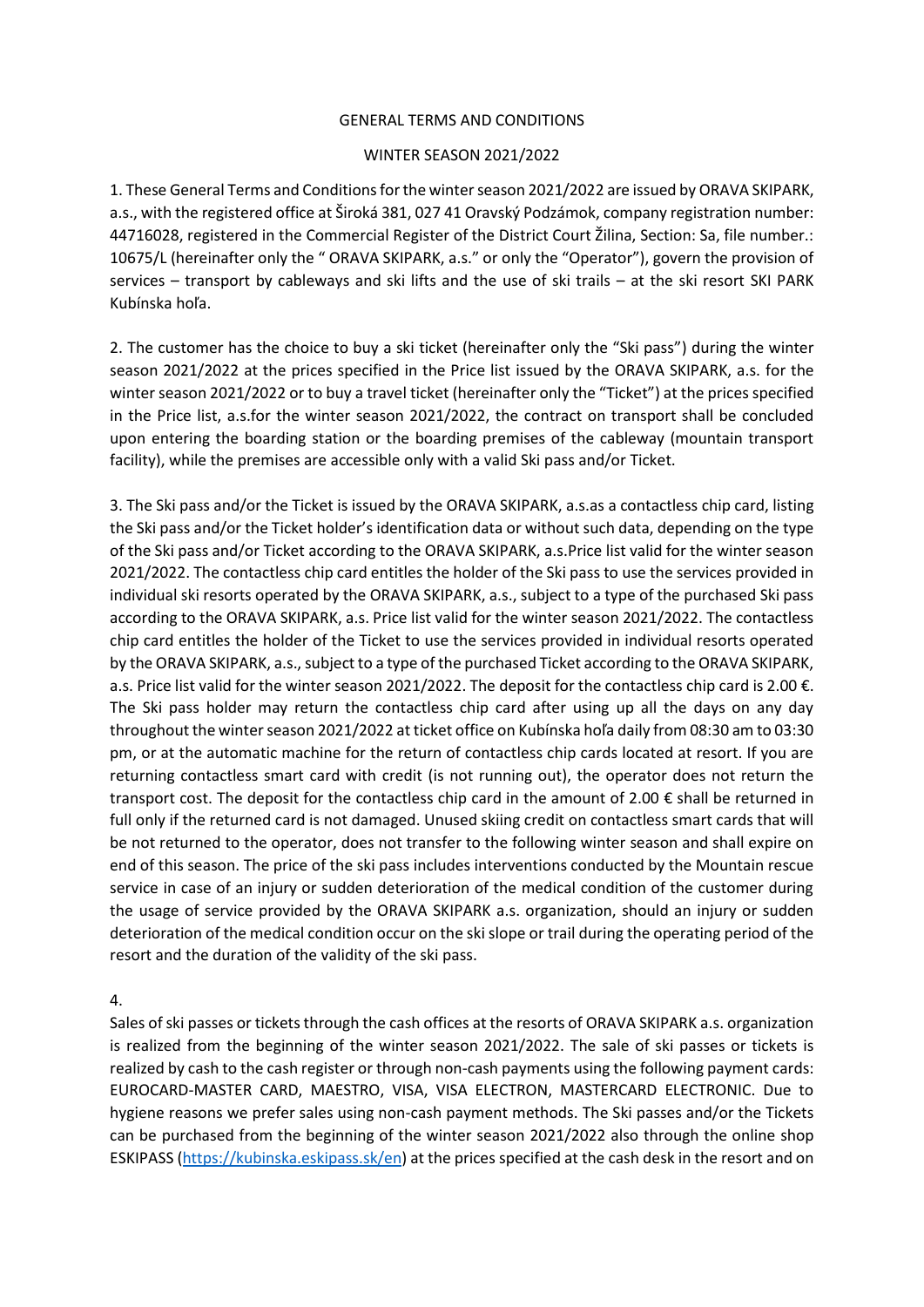the website kubinska.sk and subject to the terms and conditions provided in the business terms and conditions related to the online shop ESKIPAS.

5. SEASONAL SKIPASS specified in the ORAVA SKIPARK, a.s. organization's Price list valid for the winter season 2021/2022 can be purchased in advance during opening hours at the cash desk, which is located directly in the resort at Kubínska hoľa, or at the e-shop ESKIPASS. All SEASONAL SKIPASSes purchased at the sales points of the resort and through the ESKIPASS e-shop are non-transferable and personified – which means that they are issued for a specific name and surname of the holder (see 7.2.4). SEASONAL SKIPASSes expire on the official date of the end of the winter season 2021/2022, unused credit is not transferred to the following summer or winter season.

## 6. Discounted Ski passes and/or Tickets:

6.1 Children are entitled to free use of the services until the day preceding the day of reaching the age of 6 years only if they use the services accompanied by an adult over the age of 18 years (maximum 2 children accompanied by 1 adult over the age of 18 years). To claim this free use of services, it is necessary to submit the child's health insurance card.

6.2 Children older than 6 years until the day preceding the day of reaching the age of 13 years are entitled to the "Children" Ticket. To claim this Ticket, the customer is required to submit a child's health insurance card.

6.3 A person older than 60 is entitled to the "Senior" Ski pass and/or Ticket. It is necessary to submit an identity card in order to claim such Ski pass and/or Ticket.

6.4 A holder of a severely disabled person card (ZŤP) or a severely disabled person with a guide card (ZŤP-S) is entitled to a discounted "Child/Senior" Ski pass and/or Ticket due to such disability. To claim the discounted Ticket due to disability, a customer must provide an identity card and a severely disabled person card or a severely disabled person with a guide card. It is not possible to purchase the Ticket discounted due to disability through the online shop of the ESKIPASS.

6.5 Persons over the age of 12 years until the day preceding the day of reaching the age of 19 years and holders of ISIC, ITIC, EURO26, GO26 card are entitled to the "Junior" ticket. To claim this ticket, the customer is required to submit a proof of identity (until the age of 15 years a health insurance card) or ISIC, ITIC, EURO26, GO26 card.

6.6 Discounts for organized groups: a 10% discount of the total sum and each 21st person chosen by the customer is free of charge, it is possible to claim a discount for organized groups with a minimum of 20 persons in a single purchase of the Tickets for a whole group. If the discount for organized groups has been provided, no additional discounts can be provided. When buying Tickets for an organized group, it is necessary to present the list of names of the group members with the stamp of the organization (for children, juniors and seniors the date of birth if required).

6.7 When using discounted ski passes or ski passes issued on a name and photograph, it is necessary to prove the validation of a valid identity card or a license entitling the discount, based on a call from the operator of the transport facilities in the center. A ski pass used by someone other than its owner, or when using an unduly paid ski pass, will be blocked and no substitution will be made. (see 13.12)

6.8 It is not possible to combine the discounts. The best price applies to the customer. Ski resort reserves the right to change tariffs for transport tickets.

6.9 The price of ski passes does not include entry to the ski school.

6.10 Transport of small dogs by any cableway is possible provided that a dog is accompanied by its owner, it has a basket muzzle and it is attached to a leash. Transport of small dogs or other animals is also possible using the transport cage. Only one small dog or another animal may sit on one seat. In the case of transport of more than one small dog or other animal on one seat, the customer is obliged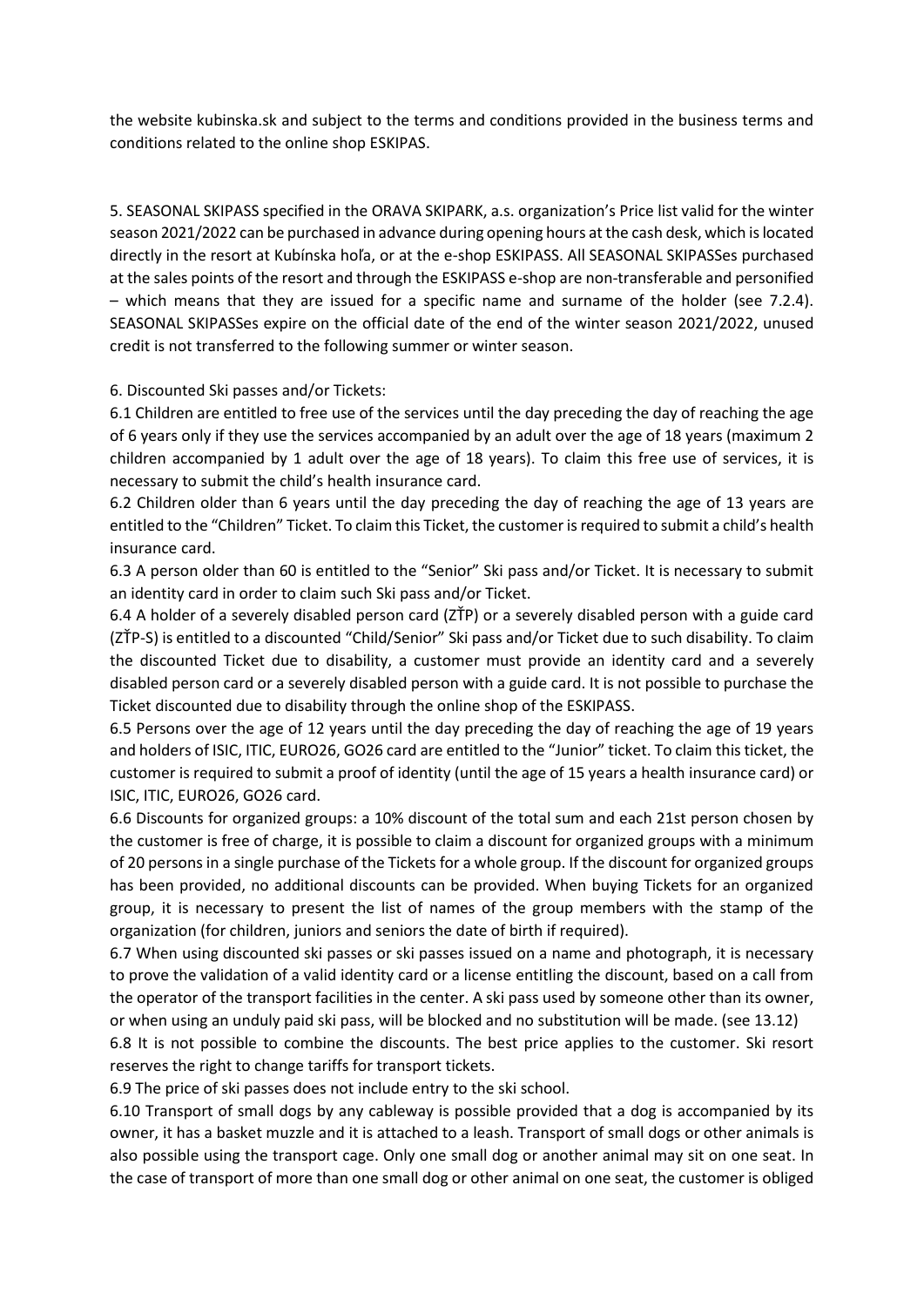to inform a member of staff working on the cableways on such a fact, and more dogs or other animals must belong to one customer. The Operator reserves the right in each individual case to assess the possibility of transport of an animal by a cableway. No legal right exists for transport of animal by cableway.

7. Ski passes:

7.1 Ski pass 1 ride:

7.1.1 1 RIDE CHAIR LIFT means just 1 return ride on the cableway on the route A -UNIFIX Máčkovo-Dzúrikovo and back or means just 1 return ride on the cableway on the route B SLF 4p Dzúrikovohrebeň and back, so you need 2 chair lift tiket to get to the top.

7.1.2 1 RIDE LIFT represents only one one-way ride on any lift C, D, E, F, G but only on one of them.

7.1.3 1 RIDE LIFT "CHILDREN LIFT" represents only one one-way ride on any lift H,J but only on one of them.

7.1.4 Identification of devices A, B, C, D, E, F, G, H, I, J, K, you can find in the map of ski resort, which is available free of charge at the cash desk in SKI PARK Kubínska hoľa, as well as large scale displays at the entrance to the resort from the parking lots at the cash desk, at the exit from the bottom SL, at the entry of lifts E,F and on the website of the resort kubinska.sk.

7.2 Time Ski passes:

7.2.1 The 1 DAY Ski pass is valid for one day during the operating hours of the resort.

7.2.2 Time Ski passes 2 and 4 HOURS are valid only on the day of their purchase and are valid from the first entry through the turnstile until the expiration time of the period for which they were purchased or until the end of operating hours of the resort on the given day.

7.2.3 Time skipass 2 HOURS "CHILDREN LIFT" is valid only 2 hours for the day it was purchased for in accordance with 7.2.2 and only on the lift H and J as indicated on the resort map!

7.2.4 Afternoon Ski pass FROM 12:30 is valid from 12:30 pm on the date of its purchase until the end of the operating hours of the resort on the date of purchase.

7.2.5 Multi-day Ski passes (2, 3, 4, 5, 6 and 7-DAY passes) are valid from the date of purchase of the respective Multi-day Ski pass or from the date indicated on the Ski pass for a period of consecutive calendar days, depending on the type of the Multi-day Ski pass purchased by the customer.

7.2.6 Skipass 3 out of 5 DAYS is valid any 3 days of 5 days from the date of purchase or validity. Skipass 5 out of 7 DAYS is valid any 5 days of 7 days from date of purchase or validity.

7.2.7 SEASONAL SKIPASS is issued on behalf of and entitle the Skipass holder to use the services of the ski resort on all transport facilities throughout the winter season 2021/2022. The owner of these ski passes is obliged to enter their name and surname, date of birth and a photo at the ticket office at the resort. This data is for purposes of proofing only or the skipass is used by the person who is listed on the skipass and in the system as the owner. Slips used by someone other than their owner at sale (data update) will be blocked without a refund! In case an authorized employee finds out that any of the information is not valid – most importantly the photograph they are authorized to block the ski pass until the information will be updated at the ticket office of the resort.

7.2.8 The Ski passes for ski courses are valid for organized ski courses with a minimum of 20 pupils/students. When buying the Ski pass for ski courses it is necessary to present at the ticket office a list of names of pupils/students with the stamp of the educational institution. When using the Ski passes for ski courses it is not possible to provide any additional discount. The pedagogical supervisor (school teacher, parent, tutor of a school) is entitled to purchase the Ski pass for the same price as students provided that at least 10 pupils/students account for 1 pedagogical supervisor provided that the supervisor is employed by the school or in a similar relationship with the school the pupils/students of which are participants of the ski course or if it is a parent of the pupil/student participating in the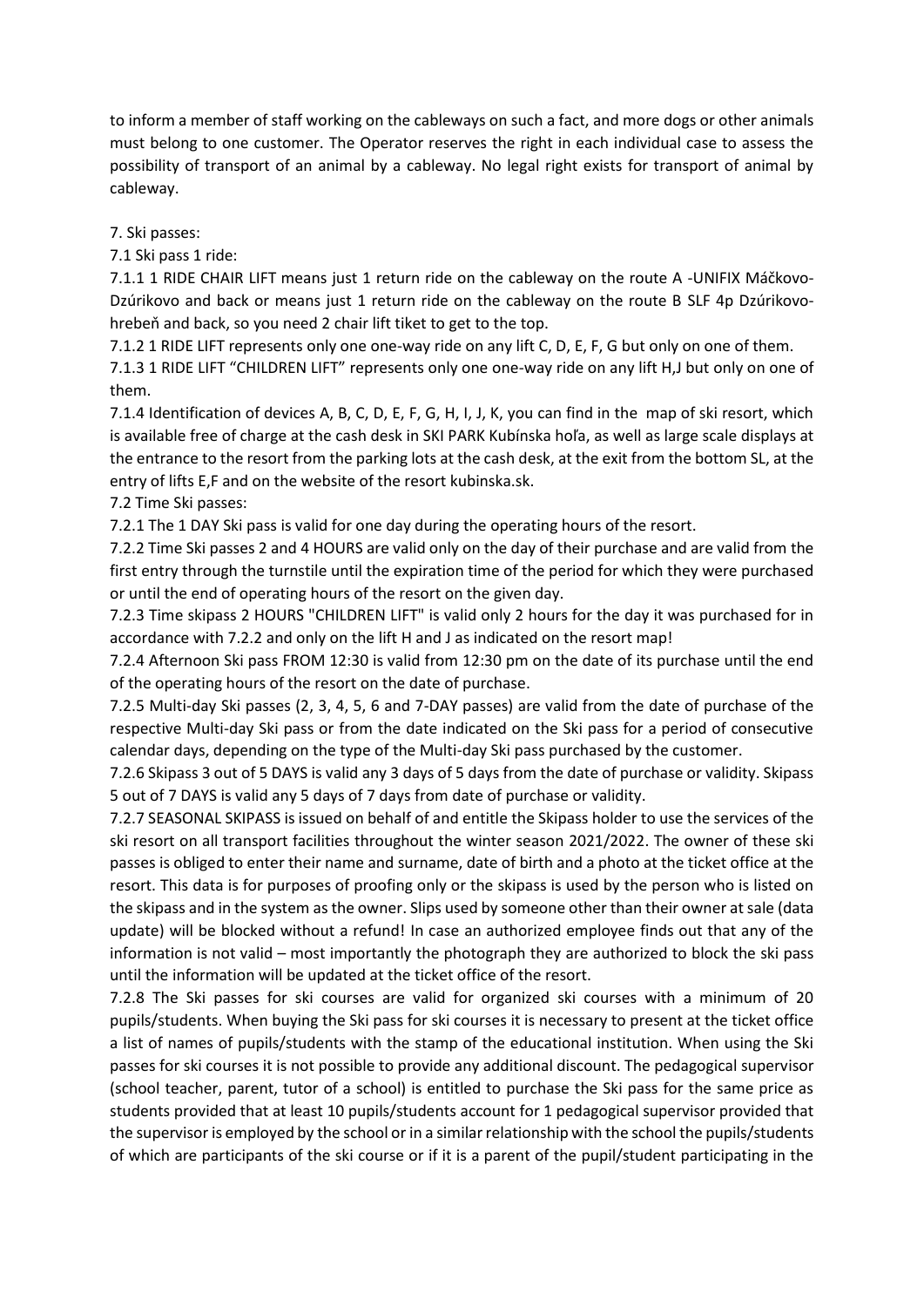ski course. The confirmation of fulfilling the conditions is to be provided by the school the pupils/students of which are participants of the ski course.

7.2.9 Additional exchange, prolongation or changes to the length of validity of all types of ski passes is not possible.

## 7.3 Tickets:

Individual types of Tickets and the extent of services to which such individual types of Tickets entitle the customer are specified in the ORAVA SKIPARK, a.s. Price list valid for the winter season 2021/2022 at individual resorts operated by the ORAVA SKIPARK, a.s.published on the website of the ORAVA SKIPARK, a.s. kubinska.sk and at ticket office located at resorts operated by the ORAVA SKIPARK, a.s.. 7.4 All Ski Passes or Tickets are non-transferable. Ski passes, or Tickets issued in the holder's name (seasonal ski passes) are not transferable from the moment of their issue. The owner of these ski passes is obligated to enter his / her name and surname, date of birth and a photo at the ticket office at the resort. This data is for purposes of proofing only whether the skipass is used by the person who is listed on the skipass and in the system as the owner. Other Skipasses or Tickets become nontransferring moments of the first pass through the counter (turnstile). Every customer's passage through a turnstile for all customers with a valid ticket passes a customer photograph, which serves for the purpose of proving it. By purchasing a ski pass the customer agrees with the use of their personal photograph for reasons of proof as well its storage in the control system for the duration of validity of the ski pass. Only use skipasses purchased at the official points of sale of the center, for your own use. Ski passes received or purchased from others are invalid and will be blocked without the right to any financial compensation! The visitor is obliged to show a valid ski pass / ticket if asked by a staff member of the ski resort. If an employee discovers that a client is riding using an invalid or unlawfully discounted ski pass, he / she will also be locked out without a refund (see 13.12). This provision does not apply to special types of Skipas or Tickets which are ORAVA SKIPARK a.s. intended to be portable under the conditions specified by ORAVA SKIPARK a.s. in agreement with the customer.

## 8. Operation and Operating hours:

8.1 Operation of individual transport facilities (cableways and ski lifts) at individual ski resorts depends on specific weather conditions at ski resort.

8.2 Operating hours of cableways and ski lifts and ski trails operated by the ORAVA SKIPARK, a.s. is specified by the ORAVA SKIPARK, a.s.depending on weather conditions and operating conditions at resort operated by the ORAVA SKIPARK, a.s.-SKI PARK Kubínska hoľa.

8.3 Unless otherwise specified by the Operator, the operating hours of cableways, ski lifts, and ski trails at ski resort SKI PARK Kubínska hoľa operated by the ORAVA SKIPARK, a.s. is from the beginning of the winter season 2021/2022 to end of season 2021/2022 from 8:30 am to 03:30 pm.

8.4 From the beginning of the winter season 2021/2022 to end of season 2021/2022 from 04:00 pm to 8:00 am the SKI SLOPES ARE CLOSED! There is a risk of injury caused by the cables of snow cannons and by machines maintaining the ski slopes, especially of winding machines with the uncoiled ropes!

8.5 The ORAVA SKIPARK, a.s.is entitled to unilaterally change the operating hours of the transport facilities and ski trails at the ski resort. Information about the snow conditions and the operation of ski lifts and ski trails is available daily at the points of sale of the Ski passes, on the telephone number +421 915 595 311 and/or the Tickets as well as on the websit[e www.kubinska.sk.](http://www.kubinska.sk/)

8.6 The ski resort reserves the right to limit the transport capacity according to current traffic and weather conditions. The operator reserves the right to close the transport capacities due to maintenance, excessive wind speeds, electric power loss and similar occurences. The consumer has no right of refund in cases of operation interuptions caused by extraordinary circumstances, which are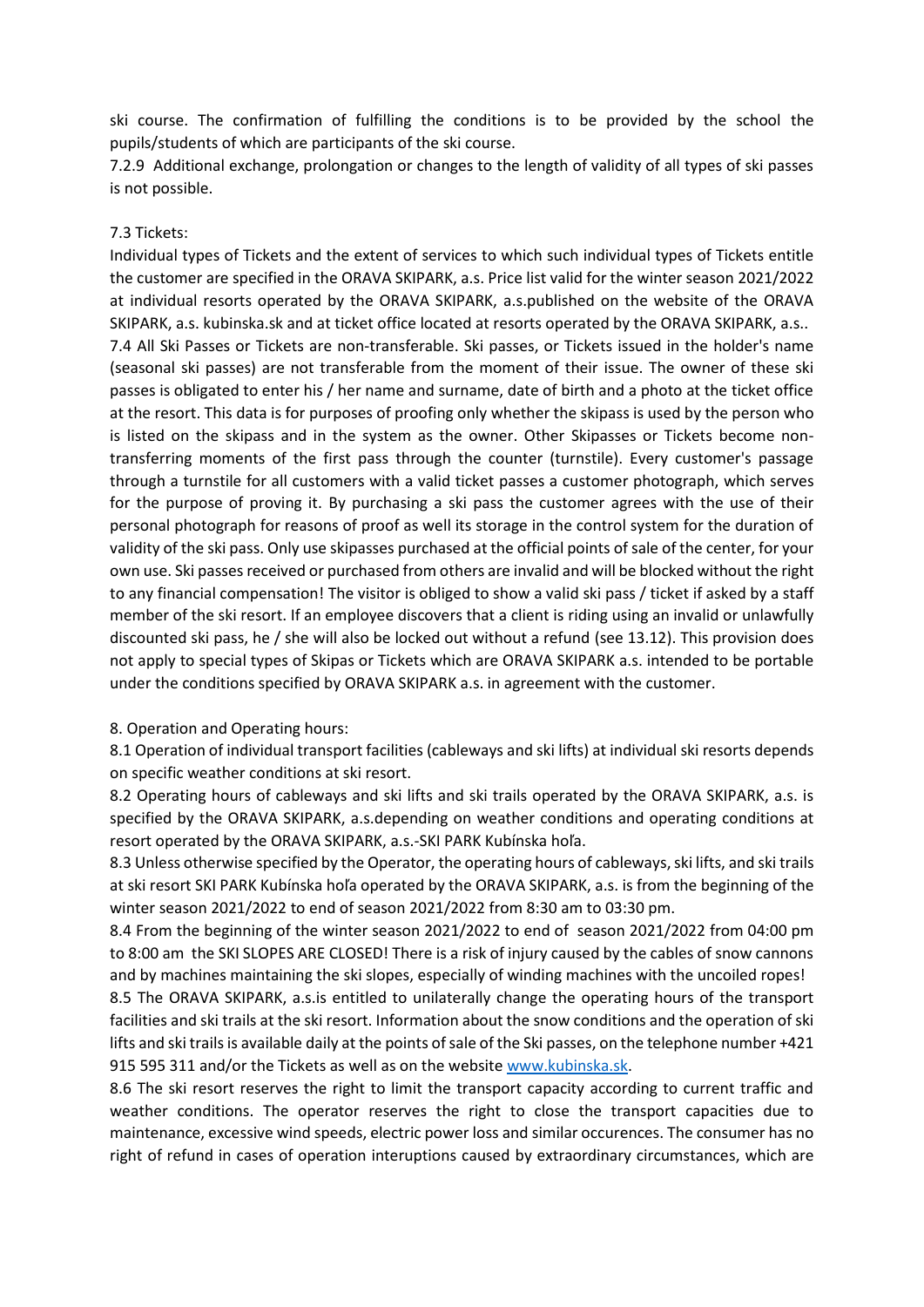out of the scope of control by the operator and that could not be prevented even in case of taking action using all possible effective measures (force majeur)!

9. Loss, theft, and damage of the Ski pass and/or the Ticket:

9.1 In case of loss, theft or damage of the ski pass no refund is granted!

10. Ski pass – Complaints and Reimbursement of Travel Costs:

10.1 The provision of services by the ORAVA SKIPARK, a.s. is governed by the respective provisions of Act No. 40/1964 Coll. Civil Code, as amended, in conjunction with the respective provisions of Act No. 250/2007 Coll. on Consumer Protection and amendment to Act of the Slovak National Council No. 372/1990 Coll. on Offences, as amended, and subject to other generally binding legal regulations.

10.2 The customer has the right to the provision of transport services by cableways and ski lifts to the agreed or common extent, quality, quantity, and time.

10.3 The customer is obliged to claim the defects of the services (a complaint) without undue delay after the customer becomes aware of the reasons for such a complaint (defect or defects in transport services – failure to provide transport), but not later than on the calendar day following the day on which the transport should have taken place or on which the transport did not take place to the agreed extent, otherwise the right to complain shall cease.

10.4 The customer is obliged to submit a complaint along with the cash register receipt and the ID card. Following the examination of the complaint, the Operator shall immediately, or in more difficult cases within 3 working days, decide how to settle the complaint. The time limit for the settlement of a complaint shall not exceed 30 days from the date the complaint has been submitted. For the purposes of the complaint, the customer shall provide his/her contact details, with which the customer shall be informed of the method of handling of the complaint if it is not possible to handle the complaint immediately after its filing. The customer is obliged to provide assistance required from the Operator in handling of the complaint.

10.5 The ski pass holder is entitled to demand reimbursement of travel or transfer of the ski pass validity to another day in case of disruption or obstruction for more than three hours because of equipment failure cableway or if other serious circumstances do not allow to provide additional services according to the timetable and require interruption or restriction chairlift (except when the passengers are able to use other mountain transport facilities in the center of the carrier).

10.6 In case of the ORAVA SKIPARK, a.s. SEASON SKIPAS, the Operator shall not provide the compensation of travel costs for the day on which the customer passed the turnstile, and the transport did not happen as a result of an operational failure of transport facility for the period lasting longer than 3 hours and, at the same time, there was a reduction in transport capacity transport facilities of the resort, or if the transport was not commenced on any cableway at the ski resort.

10.7 In case of special offer Ski passes (e.g. Special offer for customers, Zľava dňa voucher etc.) the provision of compensation in the case of legitimate complaint is only valid during the validity of the special offer and the following calendar day after the end of the validity of the special offer.

10.8 The Operator reserves the right to individually asses each complaint concerning the provided services and to assess the legitimacy of the complaint and of the requirements of the customer and to provide reimbursement of travel costs and to choose the method or amount of the reimbursement.

11. Ticket – Complaints and Reimbursement of Travel Costs:

11.1 The provision of services by the ORAVA SKIPARK, a.s. is governed by the respective provisions of Act No. 40/1964 Coll. Civil Code, as amended, in conjunction with the respective provisions of Act No. 250/2007 Coll. on Consumer Protection and amendment to Act of the Slovak National Council No. 372/1990 Coll. on Offences, as amended, and subject to other generally binding legal regulations.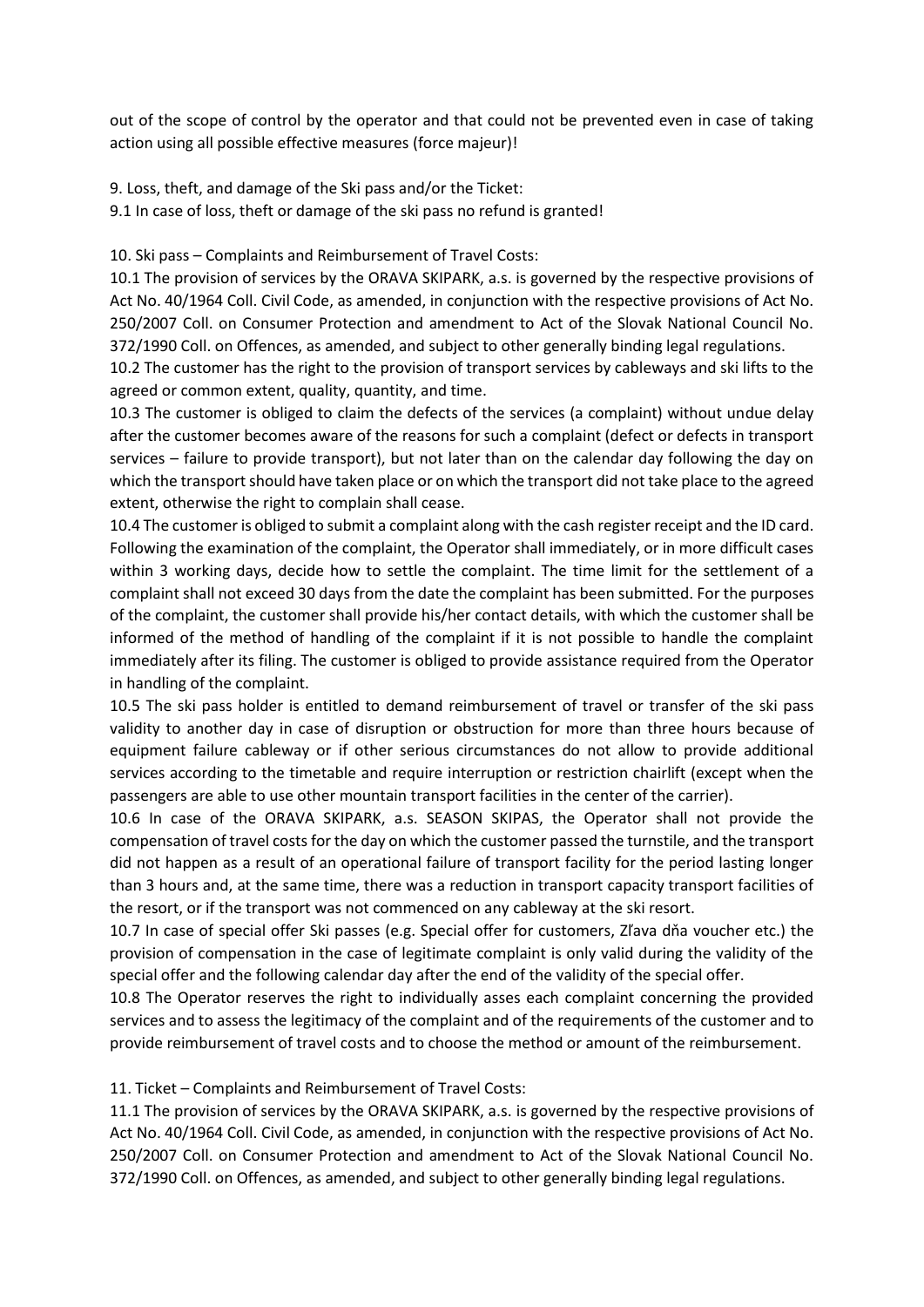11.2 The customer has the right to the provision of transport services by cableways to the agreed or common extent, quality, quantity, and time.

11.3 The customer has the possibility to claim the defects of the services (a complaint) at the Infocentre (cash desk or the office of the operations manager) located at the resort of Kubínska hoľa operated by the ORAVA SKIPARK a.s. company or electronically via e-mail a[t info@kubinska.sk,](mailto:info@kubinska.sk) or in writing at the address of the seat of the company ORAVA SKIPARK a.s. within the time period as established in these general terms and conditions.

11.4 The customer is obliged to apply for claims for faulty service (a complaint) without further delay after finding reasons to apply for a complaint (error or errors of transport services – transport did not take place or the the transport did not take place in the agreed extent), at the lates on the following calendar day after the day in which the transport was supposed to take place or which did not take place in the agreed extent, otherwise the right to the claim vanishes.

11.5 The customer is obliged to submit a complaint along with the cash register receipt proving the purchase of the Ticket and the ID card. Following the examination of the complaint, the Operator shall immediately, or in more difficult cases within 3 working days, decide how to settle the complaint. The time limit for the settlement of a complaint shall not exceed 30 days from the date the complaint has been submitted. For the purposes of the complaint, the customer shall provide his/her contact details, using which the customer shall be informed of the method of handling of the complaint if it is not possible to handle the complaint immediately after its filing. The customer is obliged to provide assistance required from the Operator in handling of the complaint.

11.6 The ski pass holder is entitled to demand reimbursement of travel while right by the funicular railway take place in case of disruption or obstruction for more than three hours because of equipment failure cableway or if other serious circumstances do not allow to provide additional services according to the timetable and require interruption or restriction chairlift (except when the passengers are able to use other mountain transport facilities in the center of the carrier).

12.1 Non-execution of transport due to subjective reasons on the part of the customer before the commencement of transport the fare is not refunded.

12.2 A positive result of the RT-PCR test or antigen test is not a reason to withdraw from the contract of carriage, or to return the money. We recommend purchasing ski passes only after passing and confirming a negative test result.

12.3 In the event that the authorized employee finds out that the person using the services of the cableway operator cannot be proved by a certificate of negative RT-PCR or antigen test, or by a certificate of overcoming COVID-19, he has the right to exclude him from transport and block him ski pass without the right to a refund.

# 13. Protection of Personal Data:

13.1 ORAVA SKIPARK a.s. performs the processing of personal data in accordance with generally binding legal regulations of the Slovak Republic and does not contradict the principles and requirements REGULATION (EU) 2016/679 OF THE EUROPEAN PARLIAMENT AND OF THE COUNCIL of the EU from the 27 of April 2016 on the protection of individuals with regard to the processing of personal data and on the free movement of such data, or the law no. 18/2018 Z. z. on the protection of personal data.

13.2 The purpose of the processing of personal data is to realize the operation of the website and the marketing activities of the operator on the basis of a legitimate interest. The legal basis for the processing of personal data is therefore Article 6 (2) (b) and (f) of the GDPR, and it is necessary to obtain and process personal data in the minimum necessary and also possible to achieve it.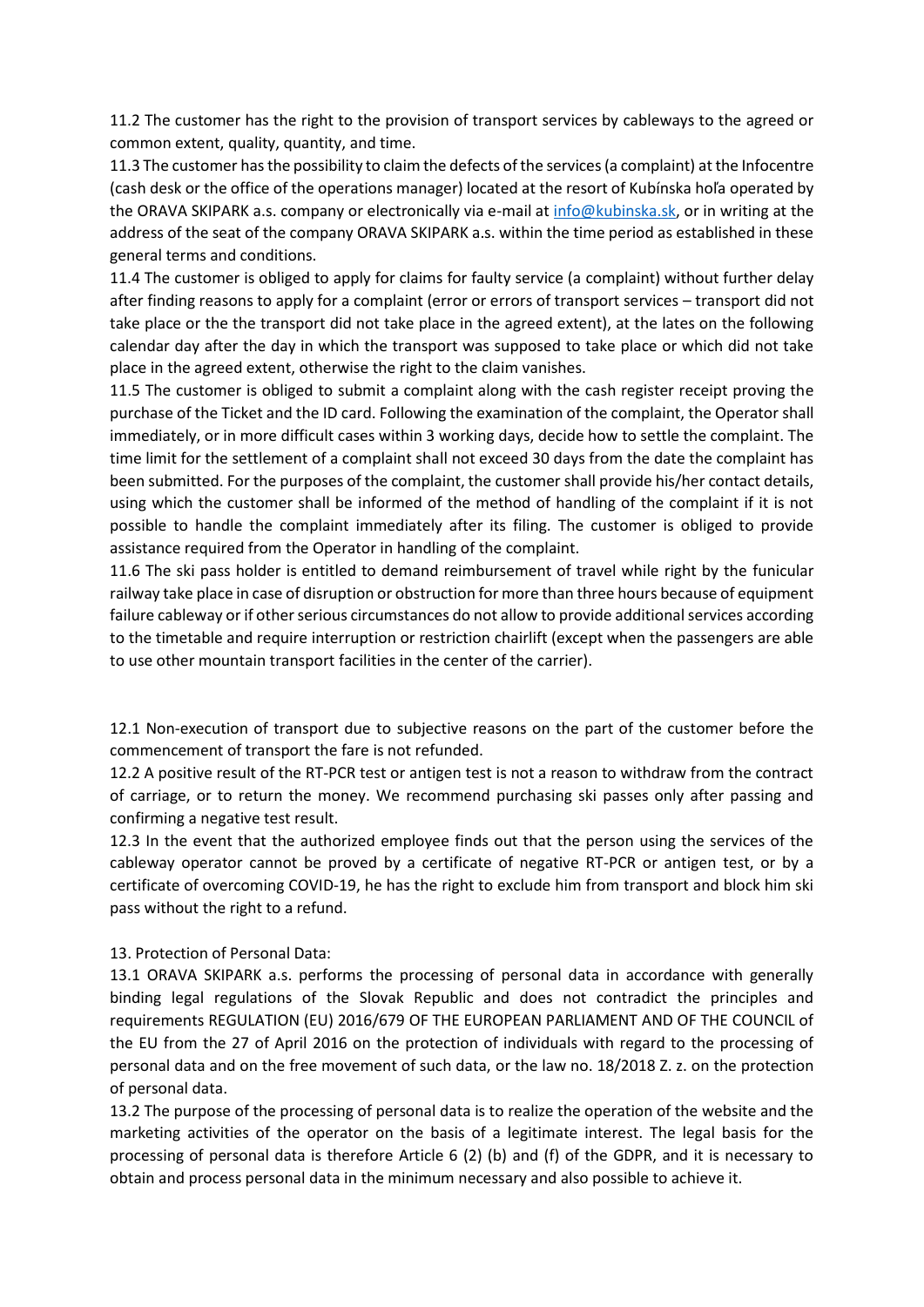13.3 We keep the personal data of the customers related to the delivery of goods and services for as long as necessary to fulfill the statutory obligations resulting from special regulations (eg the relevant legislation regulating the accounting, etc.). By purchasing a ski pass, the customer takes note of the use of his photograph for control purposes as well as his storage in the control system for the validity period of the ski pass. The purpose of the processing is the legitimate interest of the operator in the sense of §13 par. 1 letter f / a Section 16, par. Article 2 b / Act, where recording of the monitored environment can be used in the following areas:

- Prevention of criminal and offensive activities in a monitored environment

- the possibility of documenting the damage to health (documenting the accident)

- Providing evidence to the Police Corps under the Criminal Procedure Code (documenting the damage incurred)

13.4 As a person concerned, the customer has the right to information and access to his / her personal data, the right to rectify them, also the right to delete, the right to object or to limit the processing, and the right to contact the supervisory authority at any time. The right of any person concerned is also the right to file a complaint with the supervisory authority, the Office for the Protection of Personal Data of the Slovak Republic.

13.5 Our goal is to obtain and process customer personal information to the smallest possible extent. However, ensuring the delivery of goods and services without processing personal data is not possible. Providing a minimum amount of data is therefore a requirement that is needed to conclude a contractual relationship.

13.6 It is our legitimate interest to know how our visitors use our websites and e-shop to improve the convenience and convenience of their visits and uses as well as the possibility of marketing communication. With this in mind, we use as much as possible third-party tools that allow us to do so. This is especially the Google Tag Manager. IP addresses and cookies help us with this. You can delete cookies at any time in your browser settings.

13.7 If a customer agrees to process personal data for marketing purposes when making an order in an e-shop, we do this by sending e-mail messages (such as a newsletter or offer of similar goods and services) to a contact e-mail address. The customer may at any time revoke their consent by sending an Appeal for the Processing of Personal Data, which is immediately blocked or disposed of, and we will no longer use your personal information for marketing purposes.

13.8 The operator of ORAVA SKIPARK a.s provides personal data protected against unauthorized use and does not perform any operations that would disclose the provided personal data or otherwise make it available to unauthorized persons. The Operator undertakes not to provide the collected personal data to any third parties or any other recipient other than legally justified cases.

13.9 The operator of ORAVA SKIPARK as, in accordance with the laws of the Slovak Republic, carries out all measures and operations for the processing of personal data in such a way that the persons concerned have been properly and timely informed of their rights under the legislation of the Slovak Republic and also under European legislation and binding international treaties and conventions. In the event of receiving a legitimate request from the person concerned, the operator shall render this request within 30 days of the date of receipt of the request.

13.10 In particular, the person concerned has the right, for response to a written request addressed to the operator, to request information on whether personal data are or are not processed in the information systems of the operator, the source from which his personal data were obtained, the extent or the list of processed personal data, or liquidation of their incomplete, incorrect or out-ofdate personal data, the destruction of personal data whose purposes of processing have ceased to exist or are being processed unlawfully.

13.11 The person concerned has the right to object to the processing of personal data for purposes other than those for which the personal data were lawfully rendered and against the processing of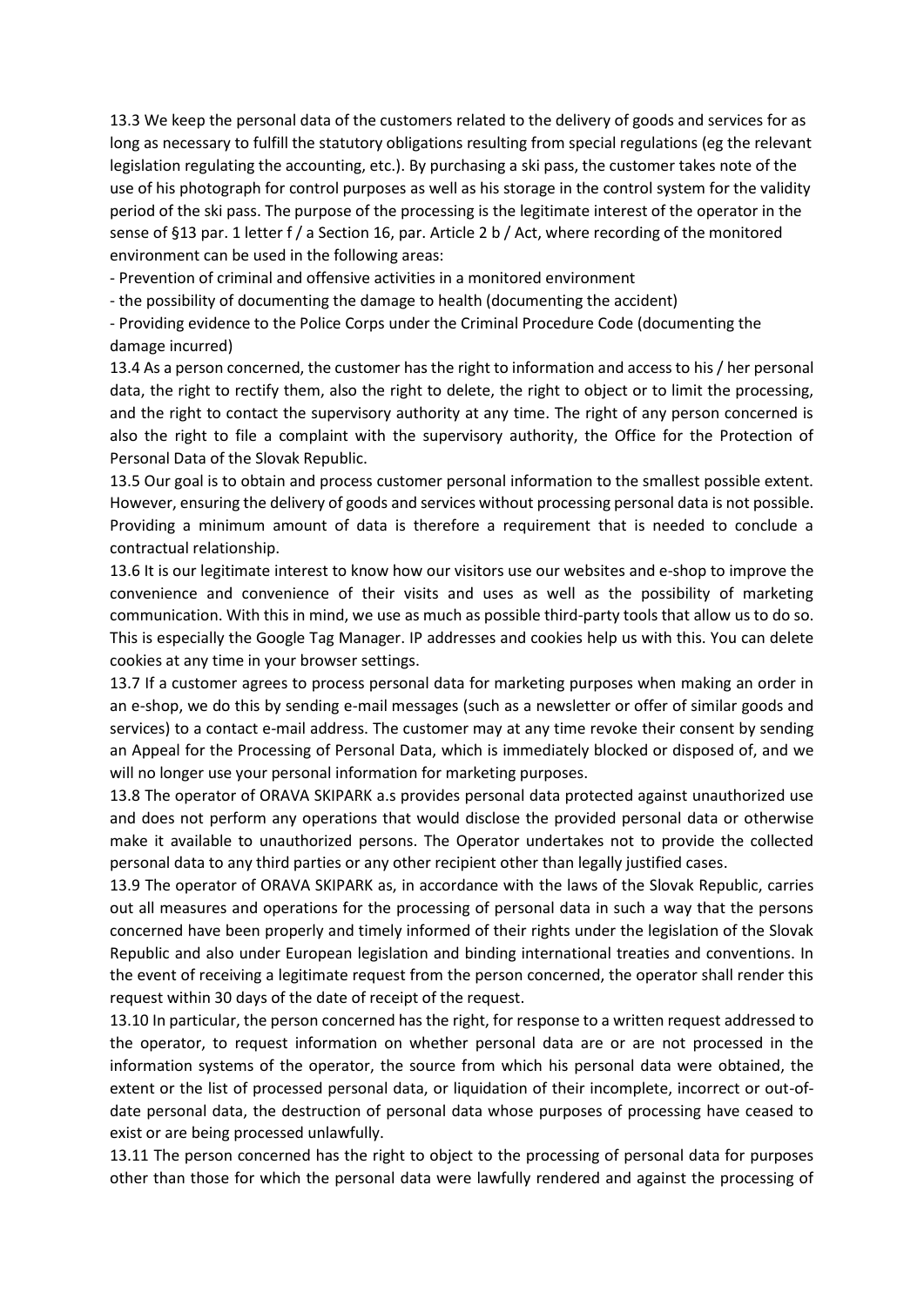personal data which could unduly and reasonably interfere with his or her rights and legitimate interests if such objection is justified . The operator is obliged to block and dispose of such personal information as soon as circumstances allow.

13.12 By purchasing a Skipass or a Ticket, the customer undertakes to observe the instructions of the authorized staff of the operator, the conditions of carriage, these general terms and conditions of the ESKIPASS E-Shop, the special business conditions applicable to each type of service, and the White Code, which is published on the kubinska.sk website and at the cashier's offices in SKI PARK Kubínska hoľa (cash desk, cableway loading area, the office of the operations manager). ORAVA SKIPARK a.s is entitled to devalue (block) the SkiPass or Ticket to prevent the customer from using the services at the SKI PARK Kubínska hoľa skiing facility operated by ORAVA SKIPARK a.s. if it is found that the Skipass or Ticket is being used by a person who is not authorized to use it. For Skipas issued in the name of a person not listed as a Skipass holder or not shown on a contactless chip card (the name and photograph of Skipas does not match the person's identification data on the identity card and the operator's monitor) and for other non-transferable Skipasses or Tickets person who did not use the Skipass or Ticket during the first pass through the turnstile. The system keeps foto of the seasonal ski passes and displays three records on the operators monitor: 1.) a photograph of the person when buying a ski pass, 2.) a photograph of the person during the first turnstile passing, 3.) a photograph of the person in subsequent passages. In the case of a daily or time Skipasses, the system records and displays two records on the operator's monitor: 1.) the person's photograph during the first turnstile, 2.) the photograph of the person in subsequent passages. These photographs are for proof purposes only. Special categories of personal data are processed. There is no profiling or monitoring of the affected persons, there is monitoring of the environment in which the individuals occur. Personal data is processed at regular intervals - in a continuous flow of data and stored for 15 days (in case of blocking for purposes of proofing), then they are rewritten with new data or are automatically crashed after the skipass expires if everything is in order. Non-transferable Skipasses or Tickets are valid only with an identity card, for children under 15 years of age with a health insurance card, discounts for Skipasses or Tickets with a license entitling them to a discount - a Reduced Ski Pass or Ticket. ORAVA SKIPARK as is entitled to devalue (block) the Ski Pass or Ticket to prevent the customer from using the services at SKIPARK Kubínska hoľa operated by ORAVA SKIPARK as in the event that a person using the Skipas deliberately or knowingly prevents operators from controlling Skipas' , to mislead the operator about the identity of the person using the Skipass or Ticket by changing the dressing in short time intervals (for example, for one day) or covering the face (hood, scarf, etc.) or physically hiding the monitoring device when passing by a turnstile. In the event of a impairment of a SKIPASS or Ticket violation due to a breach of the General Terms and Conditions (in the case of misuse of the Skipass or Ticket and the consequent unauthorized use of the services provided by ORAVA SKIPARK as or in case of violation of item 15 or item 16 of these general terms and conditions) or non-financial compensation for the impossibility to use the services provided by ORAVA SKIPARK as at ski center SKI PARK Kubínska hoľa, nor is it entitled to refund to the customers the price paid or an aliquot part thereof.

14. ORAVA SKIPARK a.s. reserves the right to deny the client the provision of transport by cableways and ski lifts, or to use ski tracks and routes in the ski resort, or to apply the procedure according to item 13.12 of these General Terms and Conditions (Skipping or Ticket) the client threatens or damages the property or legitimate interests of ORAVA SKIPARK as or the life, health or property of other clients and visitors of the ski center, or the environment, or fails to comply with recommendations, orders and prohibitions of authorized personnel of the operator or other authorized persons, notice to authorized persons.

15. A ski pass or ticket does not entitle its holder to carry out any business or other gainful activity (including the activities of ski schools) on ski slopes and ski slopes without the consent of ORAVA SKIPARK a.s as an operator and permits in accordance with generally binding legal regulations. Without